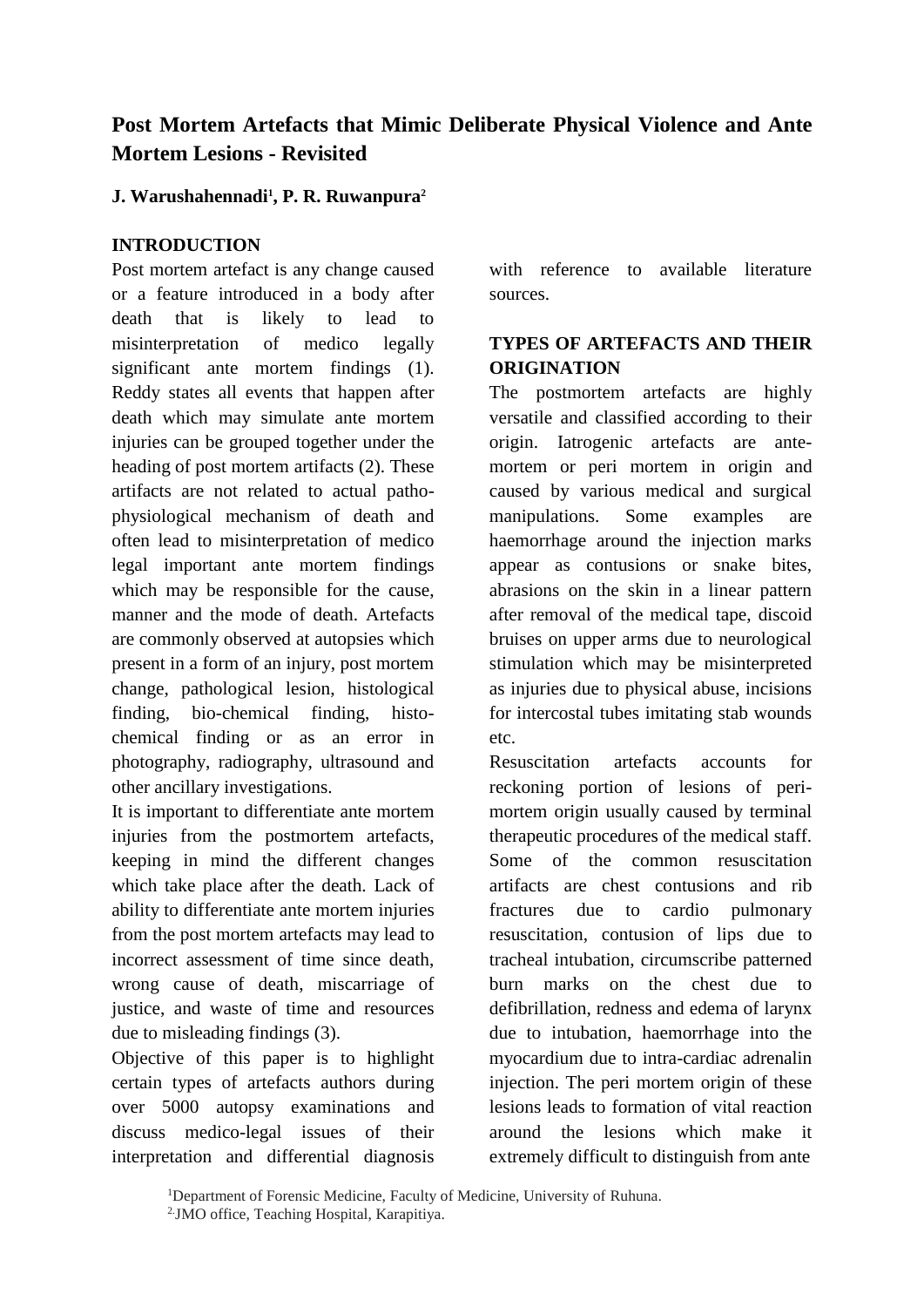mortem mechanical injuries. Effects of heat causes multitude of artifacts that may interfere with recognition of essentially ante-mortem lesions responsible for volitional activities and death. A pugilistic attitude due to heat stiffening of skeletal muscles being long misinterpreted as appealing volition of a murder victim. Other heat related post mortem appearance include blister formation on the skin due to burning after death, heat lacerations on skin with underlying muscles, haematoma in the extradural space, fractures of the skull and long bones, presence of coagulated blood in respiratory passages, soot particles in the oral cavity and larynx etc.

Post mortem changes are responsible for vast spectrum of artifacts, commencing from blood stained discharges at nostrils, presence of coffee-brown material in the stomach due to conversion of terminal erosions by gastric hydrochloric acid, milky spots on the epicardium due to early autolytic changes, Tache-Noire due to drying of sclera, shedding and blistering of epidermis due to decomposition which may be mistaken for thermal burns, prolapsed uterus due to the pressure following collection of gases produced in the abdomen mimicking criminal abortion, autolytic rupture of gastric mucosa (gastromalasia) may be mistaken for penetrating injury, protrusion of tongue misinterpreted as a sign of pressure on the neck.

A submersion tends to the appearance of different changes on dead bodies leading to conflicting opinions even among well experienced pathologists. The distinction between the facts and the artifacts are vital in determining whether the victim was alive at the time of entering into the fluid media. The artifacts mainly caused by submersion are rather during the process of death due to drowning. The commonly observed immersion artifacts are cutis anserine or 'Goose-Flesh' appearance of the skin due to agonal contraction of erector pilae muscle, `washer woman's hand due to wrinkling of the skin, unusual distribution of hypostasis on face and hands, sunburns of exposed surfaces of floating bodies, discharges at natural orifices, presence of sand in upper respiratory tract and at times positive Diatom tests.

Artefacts caused by animal activities are essentially post mortem and the knowledge about the biodiversity and behavioural patterns of the fauna in the particular region is very essential in recognizing and interpretation of these lesions. These lesions appear as skin abrasions, contusions, lacerations, incised wounds, stabs, firearm injuries, fractures, disfiguring and mutilation of dead bodies. Ants are observed on the body shortly after the death. The feeding actions of ants cause irregular scalloped areas of superficial skin loss or small punctate lesions on uncovered areas of the body. Usually these injuries do not associated with bleeding but sometimes a considerable bleeding can take place where removal of the skin occurs in congested parts of the body. Rats, dogs and cats destroy exposed soft tissues which have nibbled margins. The paws of large animals like crocodiles cause multiple parallel tears on soft tissues mimicking cuts. The sharp, long canines may cause injuries mimicking penetrating injuries on the soft tissues and the bones.

Artefacts due to post mortem handling of the body by undertakers and mortuary attendants consist of facial abrasions due to shaving, fracture of laryngeal cartilages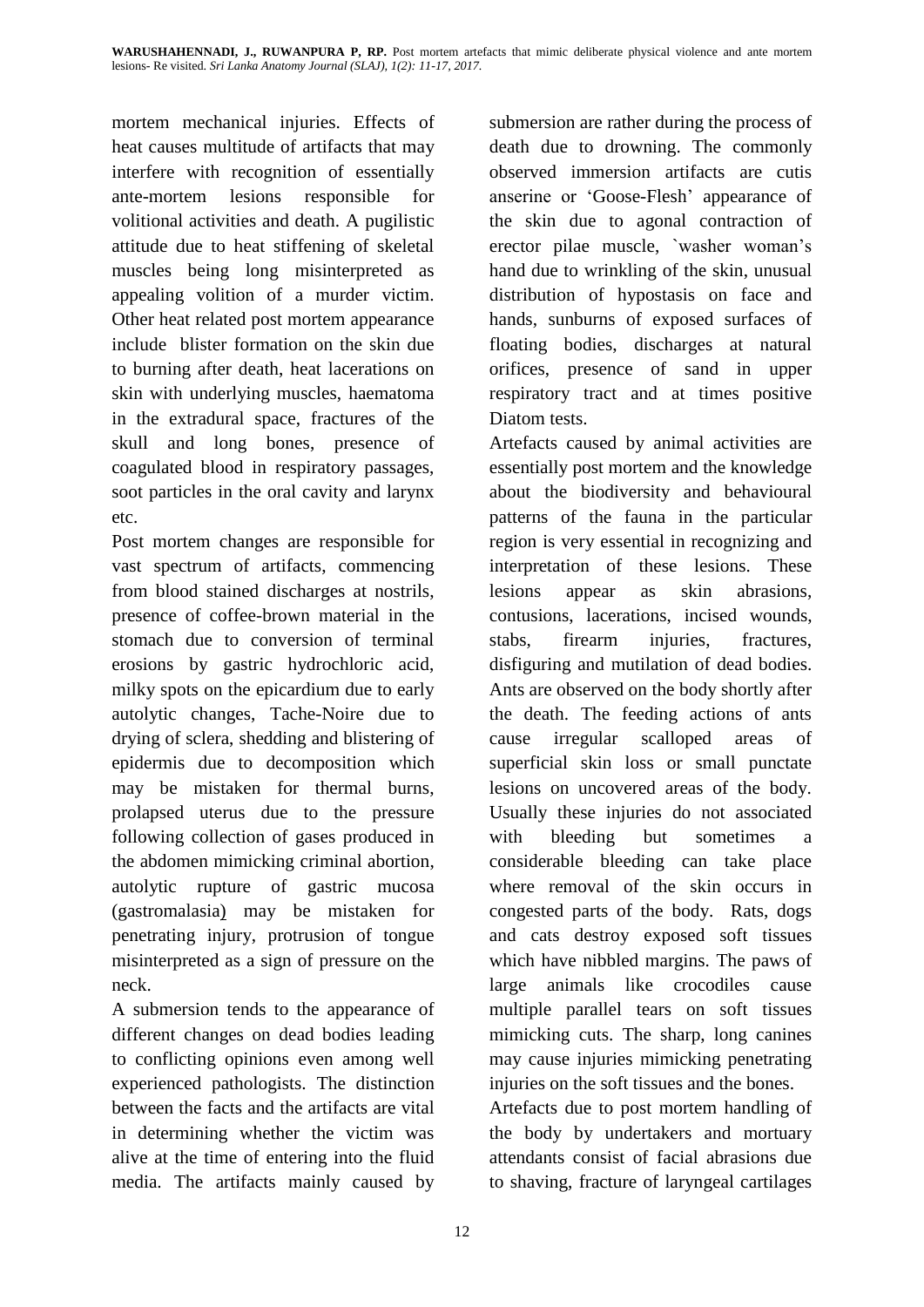during evisceration, multiple punctures, cuts and haemorhages due to embalming procedures, ligature marks due to tying and pulling of the body etc. Injuries like abrasions and lacerations on the skin can be produced by the manipulations of the body during handling, transportation and storage.

Artefacts are not limited to gross physical lesions. They can be present in a form of histological finding in the ancillary investigations. Some of the common histopathological artifacts are autolysis of cells resembling necrosis, blood in the renal tubules mimicking acute tubular necrosis, leucocytic reaction and pavementing of white blood cells even after cessation of circulation, presence of colonies of microorganisms in internal organs mimicking infections etc. A migration of foamy macrophages into the alveolar spaces is believed to be a post mortem phenomenon.

Biochemical artifacts include post mortem redistribution and diffusion of toxic substances, high albumin content in the tissues from hypostatic areas, low sugar levels in the vitreous humor, high  $K^+$  in post mortem blood, post-mortem production of alcohol and cyanide in the blood vessels etc.

## **DISCUSSION**

In the context of Forensic Pathology an artifact can be defined as a spurious postmortem presentation which stimulates a finding which would be significant in the course of ante-mortem events (4). These artefacts may be introduced before death, at the time of death or after the death and labeled as therapeutic artifacts, agonal artifacts and post-mortem artefacts (5). Artefacts are not illusions. It is always an objective finding observed on a body due

to other than path-physiological evolution of a disease process and death. The same fact which is considered to be an artifact in relation to one particular medico legal issue could be a valuable finding in relation to another medico-legal aspect of criminal investigation. For an example; the present of a patchy abrasion due to postmortem sunburns on back aspect of the body is an artifact in relation to violent mode of death and blunt force injuries, but at the same time the fact indicates that the body was left face down position on an open area during the daytime for several hours.

In contrast to livor mortis, rigor mortis, autolysis, and putrefaction that are frequently observed in daily practice, more uncommon postmortem changes that do occur occasionally and under specific intra-individual or environmental conditions may be interpreted falsely by the inexperienced pathologists. For an example the hypostasis in the muscles located in the lateral submalleolar region and the thener eminence may mimic antemortem bruises (6). Tachiea noire may be misinterpreted as subconjunctival haemorrhege. In a retrospective study of 230 autopsies requested by the coroner's office the postmortem artifacts were mistaken for traumatic lesions in 18 reviewed cases (7). Therefore the ignorance and misinterpretation of such post mortem artefacts leads to arrive wrong cause of death, wrong manner of death, under suspicion of criminal offence, a halt in the investigation of criminal death, unnecessary spending of time and effort as a result of misleading findings or even and miscarriage of justice (8).

Resuscitation and emergency care incorporated vigorous medical intervention is another aspect in Forensic Pathology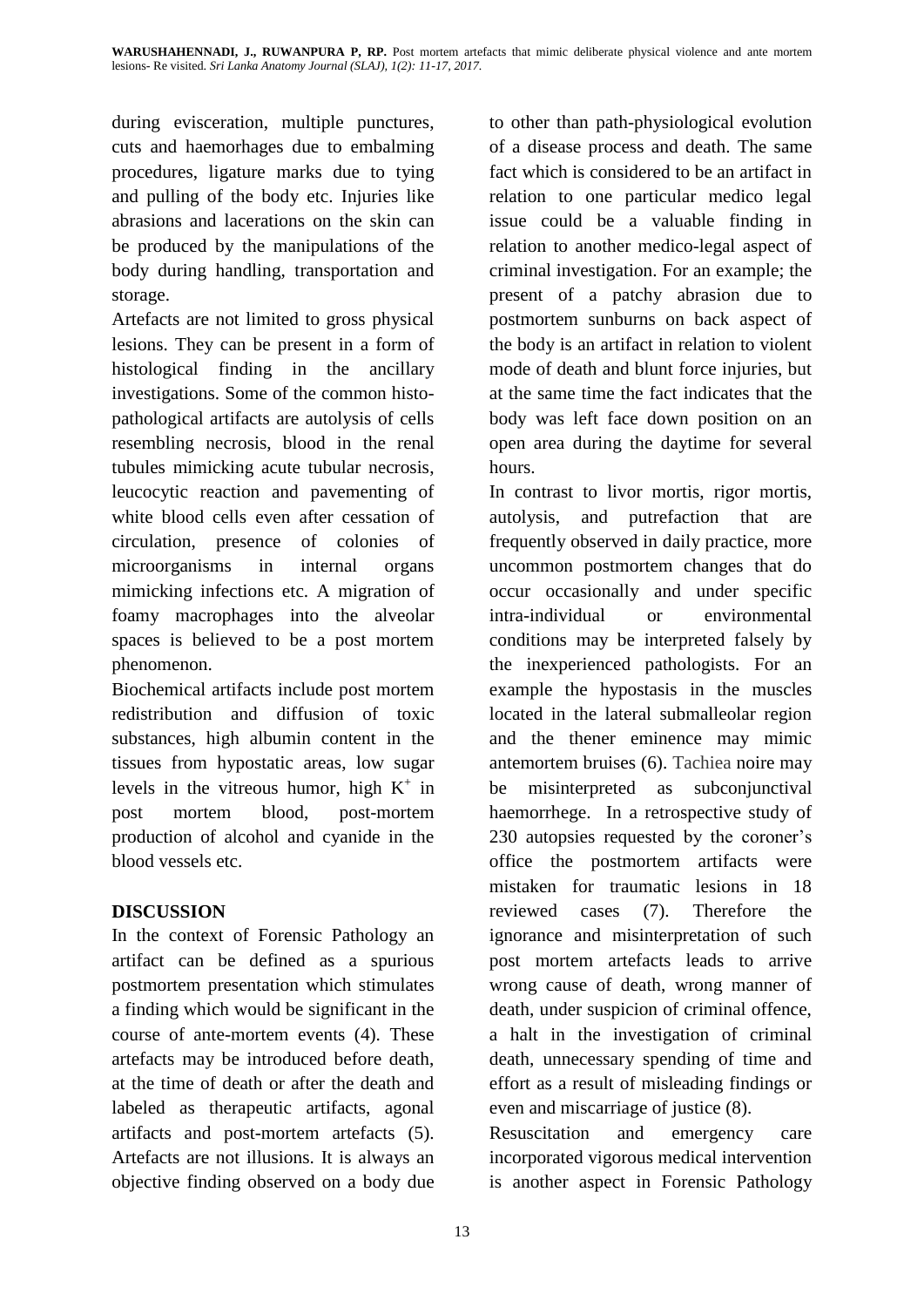which cause practical difficulty to differentiate ante-mortem and post-mortem injuries. It is because in most instances the resuscitation occurs around the time of death with some degree of maintenance of circulation movements which leads to extravasation, infiltration and coagulation of blood and developing vital reaction mimicking ante-mortem injuries (9). An autopsy based survey revealed that resuscitation or iatrogenic artefacts were present in 12.84% cases, with artefactual rib fractures were found in 15% cases (10). The displaced rib fractures may inflict lung contusion, anterior mediastinal and myocardial contusions and even penetrating injuries on the lungs and heart (11). Defibrillator paddles produce hyperemic oval or ring shape burns clustered over the precordium. The Gray has described a rare artefactual injury from application of defibrillator simulating human bite (12). The other rare injuries caused by the closed chest compression are liver lacerations. The pathologist should be careful in interpretation of injuries in areas of the body where resuscitation has taken place.

Heat related artefacts are well documented in the forensic literature. The key medicolegal issue of investigation of a burnt body is to determine whether the victim was alive at the time of onset of fire, and distinguish heat related artefacts from ante mortem injuries. The most important signs of vitality in burned bodies are soot deposits in the distal respiratory tract, esophagus and the stomach as well as elevated CO-Hb values in the blood. Analysis of 88 burnt victims revealed that about 3% of the cases the question whether there was an ante-mortem heat exposure could not be answered (13). Apart from burns the external findings may include leathery consolidation and tightening of the skin and the presence of partly long splits and so-called pugilistic attitude<sup>10</sup> which is due to shortening and heat contractions of relatively stronger flexor muscles and does not demonstrate volition by the decedent to fight back the fire immediately before death (14). When superficial injuries are distorted with severe degree of burning, it can be extremely difficult, if not impossible to distinguish facts from artefacts. But even in charred bodies internal injuries are well preserved which helps to assume the type of external injuries (15). Heat extradural hematoma and heat fractures with chipping fragments are usually observed in skulls subjected to extensive post-mortem burns. Comminuted skull fractures with burning of fractured margins are indicative of secondary burns of already fragmented head. Burnt skull bones has a grey white colour showing a fine superficial network of heat fractures on its cortical surface which may crumble even on handling (16). The heat haematoma can resemble an extra dural haemorrhege of ante-mortem origin. The usual site at the vertex or occipitut and absence of fractures crossing the grooves of the middle meningeal arteries and the chocolate brown colour honey comb appearance helps to distinguish the heat haematoma from the extra dural haemorrhage (16,17). The boiled and shrunken brain is a common finding of burns. The brain may appear swallon with widening and flattening of the gyri and obliterating the sulci due to contraction of the coagulating dura against the brain (15). The shrunken dura may split with herniation of the brain matter into the extra dural space (17). Immersion artefacts present on bodies are irrespective of whether death was due to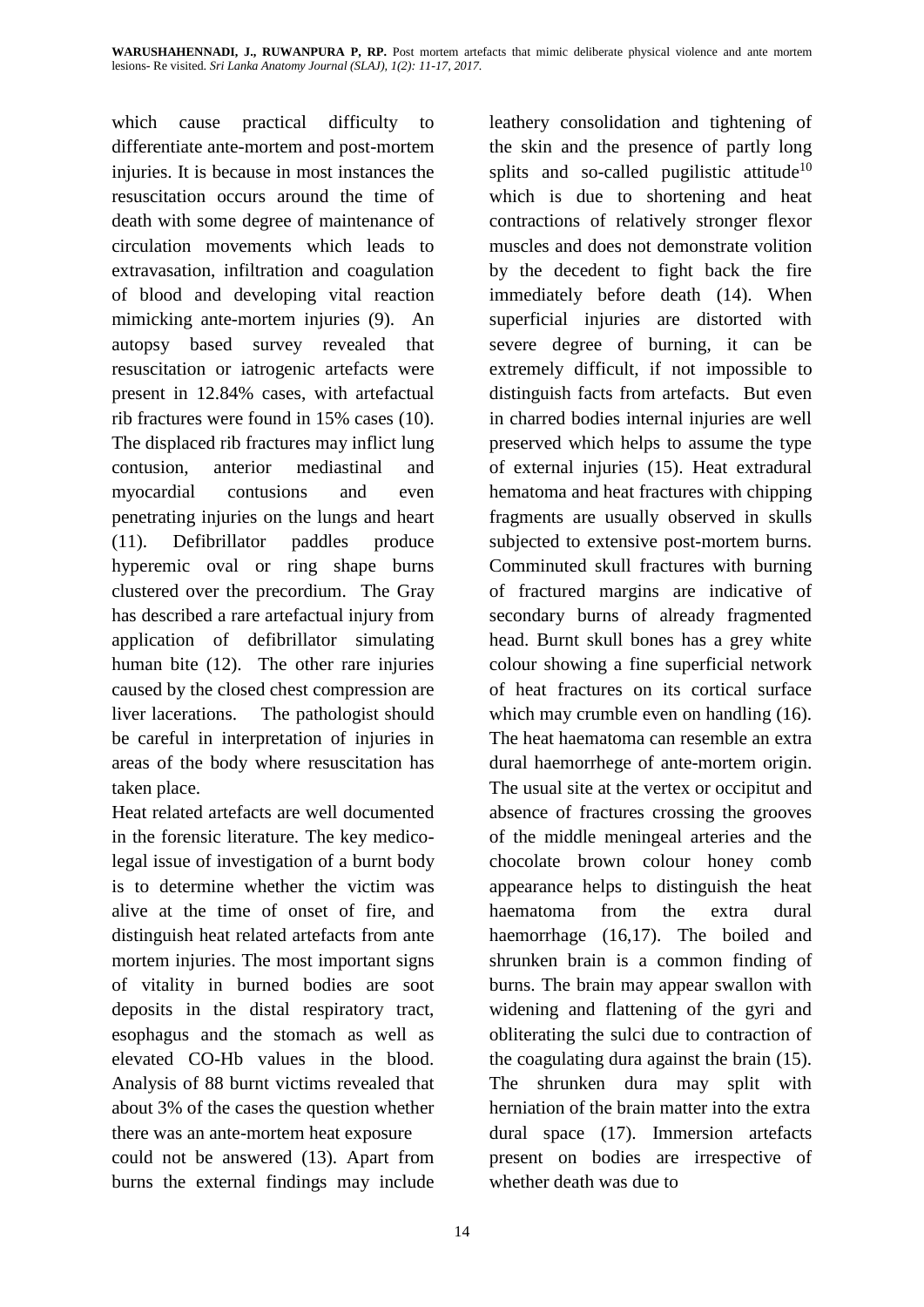Immersion artefacts present on bodies are irrespective of whether death was due to drowning or the person was dead on entering the water. Therefore, immersion artifacts do not contribute to the proof of death by drowning (18). Human body, once retained under the fluid media is subjected to many physical effects. These changes are varying in line with quality and temperature of the water stream. General putrefactive changes are delayed in the water which may lead to errant estimation of time since death (15,19). Many investigators argue that the goose flesh appearance of skin is not a sign of ante mortem drowning but due to post mortem rigor mortis of erector-pile muscle of hair bulb. The presence of sand in upper trachea of a drowning victim is another point of non-consensus. An appearance of washer woman's hands is agreeable post mortem phenomenon due to prolonged immersion probably caused by post mortem vaso constriction (20). The important vital features of ante-mortem injuries could be washed off by effect of water, promoting post mortem outlook.

There is no unanimous opinion about the presence of diatoms in bone marrow as a confirmatory evidence of drowning, and the positive diatom test needs to be carefully evaluated on case by case basis (21,22). Furthermore, diatoms can be present when people dye due to other nondrowning causes of death (23). The macroscopical and microscopical signs in the fresh drowned victim are non-specific and moreover putrefaction will varnish these autopsy findings quite rapidly (24). Finally what influences the decision

making in favour or against the death due to drowning is neither autopsy nor diatom test alone. It is a combination of thorough autopsy in light with the right information by the police together with all other ancillary investigations (25). Dead bodies are attracted by animal population soon after death, known as taphonomic processes of corpses. The impact of animal activities on corpses may result from mere post mortem skin wounds to complete distortion of the body. The diagnosis of postmortem lesions inflicted by animals generally presents no problems; however, it can be difficult when the body is in an advanced state of putrefaction (26). Ants attack the bodies in early post-mortem interval causing abrasion like lesion. Drying of post mortem ant bites can give the impression of bruises or chemical burns (27,28). Sometimes there may be significant post mortem bleeding from the ant bite giving an impression of antemortem trauma. As ants attack the uncovered areas of the body, ant bites can frequently give rise to suspicion especially if located on the neck mimicking pressure on the neck. They are also occasionally misinterpreted as patterned abrasion due to the imprinted effect of a blunt or offending object (27). Decomposition and action of necropagous species like maggots of flies result in penetrating defects resembling firearm wounds (5). Otherwise, maggots could alter existing penetrating wounds destroying key features of the original lesion. Rodent attacks, especially by mice and rats inflict superficial patchy skin loss with ragged margins with no bone damage. We have observed patterned cuts like lesions are produced in attack of corpses by large monitors. These injuries are caused by pointed nail tips of the animal.

## **PRINCIPALS OF DIFFERENTIAL DIAGNOSIS**

According to a Canadian autopsy survey, artifact misinterpretation occurred in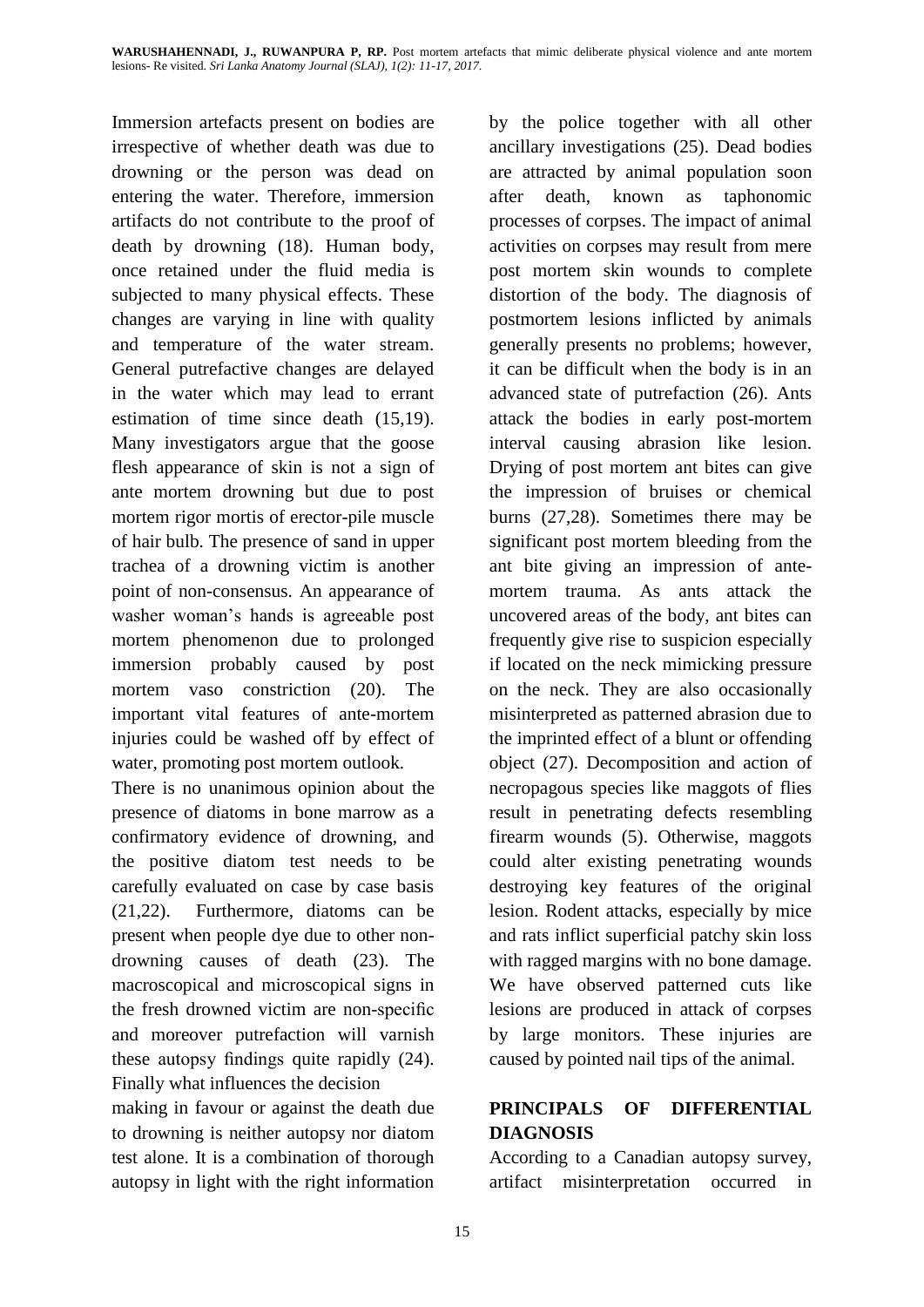7.83% cases of all requested autopsies and 35.29% in decomposed cases (29). A study conducted in Pakistan reveled that out of 780 autopsies, 229 showed postmortem artifacts which included decomposition in 78, animal and insects producing changes in 45, injuries due to rough handling in 40, breaking of rigor mortis and shifting of postmortem lividity during transportation in 37, iatrogenic fracture of skull during opening in 15, fractured ribs during resuscitation after death in 8 and exhumation producing fractures of bones in 6 bodies. In fact some degree of artefactual changes is present in almost all dead bodies.

Most of the post mortem artifacts are avoidable, or at least can be minimized with the availabilities of well-equipped mortuary room with enough storage provisions, with chemical and histopathological laboratory facilities. Trained mortuary attendants and the law enforcement who are engaged in the medico legal work will avoid infliction of artefacts. Photograph of dead bodies at recovery, on arrival to the mortuary will helpful to understand and interpret the origin of different artifacts.

Systematic post mortem examination which includes detailed history from all possible sources, overall assessment of the statue of the body, scene visit, detailed study into the examination and necessary ancillary investigation findings enables the forensic pathologist to overcome the difficulties of the identification and interpretation of the artefacts and conclude the correct decision.

#### **REFERENCES**

1. Leadbeatter S, Knight B. Resuscitation artifacts. *Med. Sci. Law*: 1988; 28: 200-4

- 2. Reddy KSN, *The Essentials of Forensic Medicine and Toxicology* 2003:398-402.
- 3. Mirza FH, Makhdoom PA. Importance of correct interpretation of post mortem artifacts in medico legal autopsies. *The Journal of the Pakistan Medical Association* 1998, 48:49- 52.
- 4. Abdullah, F. Artifacts in Forensic Pathology. Hand Book of Forensic Pathology. J.B Lippincott, 1973: 235-253.
- 5. Rao NG. Textbook of Forensic Medicine and Toxicology 2nd Edition. 2010: 188- 190.
- 6. Tsokos M. Postmortem changes and artifacts occurring during the early post mortem interval. 2005. https: [link.springer.com.](http://link.springer.com/)Chapter 10.10. 1007/ 978 - 1-59259-910-3 5. Accesed on 10.06.2017.
- 7. Campobasso CP, Marchetti D, Introna F, Colonna MF. Postmortem artifacts made by ants and the effect of ant activity on decompositional rates. *Am J Forensic Med Pathol.* 2009; 30: 84-7.
- 8. Pillay VV. Conflicts of Opinion in Forensic Work – Need for a Rational Outlook. *J. Indian Academy For. Med.* 1993; 15: 40-41.
- 9. Vanesis P. Interpreting Bruises at necropsy*. J. Clinical Pathology* 2001; 54: 348-355.
- 10. Bohnert M. Forensic Pathology Reviews. 2004: 3-27.
- 11. White, WL & Kleber, HD. Preventing harm in the name of help: A guide for addiction professionals. Counselor. 2008: 9, 10-17.
- 12. Grey TC. Defibrillator injury suggesting bite mark. *Am. J Forensic Med Pathol.*1989; 10; 144-5.
- 13. Bohnert M, Werner CR, Pollak S Problems associated with the diagnosis of vitality in burned bodies. *Forensic Sci Int.* 2003; 135:197-8.
- 14. Fish TJ, Miller LS, Braswell MC. Crime scene investigation. 2nd Edition, Anderson Publisher, Burlington. 2010: 370.
- 15. Dolinak D., Matshes E, Lew OL, Forensic Pathology Principles and Practice. Elsevier Academic press. USA. 2005.
- 16. Dimaio VJ, Dimaio D. Forensic Pathology. 2<sup>nd</sup> Ed. CRC press. 2000.
- 17. Sauko P, Knight B. Knigh`s Forensic Pathology. 3rd Ed, London: Arnold; 2004. 12-27.